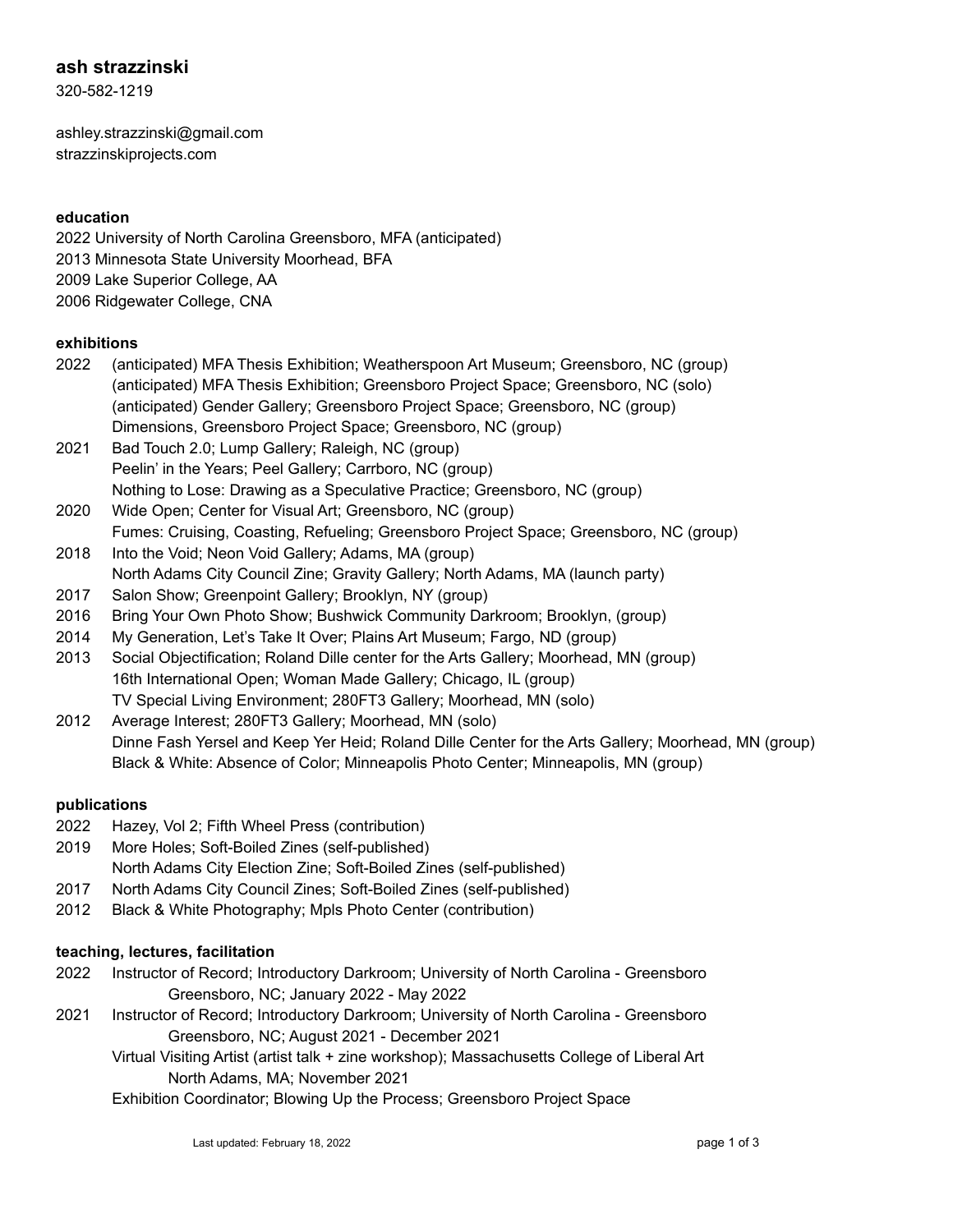## **ash strazzinski**

320-582-1219

ashley.strazzinski@gmail.com strazzinskiprojects.com

|      | Greensboro, NC; February 2021                                                                                                       |
|------|-------------------------------------------------------------------------------------------------------------------------------------|
|      | Facilitator and Publisher; Piece It Together, Find Some Piece; Greensboro Project Space<br>Greensboro, NC; February 2021            |
| 2020 | Facilitator; \$3X: A Conversation About Continuing Sex Education; Greensboro Project Space<br>Greensboro, NC; November 2020         |
|      | Exhibition Coordinator; Fumes: Cruising, Coasting, Refueling; Greensboro Project Space<br>Greensboro, NC; September 2020            |
|      | Virtual Visiting Artist (artist talk + zine workshop); Massachusetts College of Liberal Art<br>North Adams, MA; October 2020        |
|      | Facilitator; Winter Retreat: Goal Setting Zine Workshop                                                                             |
| 2019 | Tolland, MA; January 2020<br>Visiting Artist (class visits + zine workshops); North Dakota State University                         |
|      | Fargo, ND; November 2019<br>Virtual Visiting Artist; Zines and Civic Engagement; Emerson College                                    |
|      | Boston, MA; November 2019<br>Facilitator; Rise and Shine Zine Workshop; National Art Strategies;                                    |
|      | Topsham, VT; August 2019<br>Facilitator; Family Day: Zine Making Station; The Clark;                                                |
|      | Williamstown, MA; June 2019<br>Facilitator; Creativity & Survival Zine Workshop; Massachusetts College of Liberal Arts;             |
| 2018 | North Adams, MA; May 2019<br>Facilitator; Cut-and-Tape-a-Thon; Ashland Street Project Space;                                        |
|      | North Adams, MA; May 2018                                                                                                           |
|      | Facilitator; Art Talk; Ashland Street Project Space + homes and apartments;<br>North Adams, MA; September 2017-September 2018       |
| 2017 | Facilitator; Critique Clique; Aperture Foundation;<br>New York, NY; September 2014-July 2017                                        |
| 2013 | Speaker; Public Assessment: Social Objectification; Minnesota State University Moorhead;<br>Moorhead, MN; May 2013                  |
|      | Speaker; Student Academic Conference; Minnesota State University Moorhead;<br>Moorhead, MN; April 2013                              |
|      | Teaching Assistant; Introduction to Photography; Minnesota State University Moorhead;<br>Moorhead, MN; September 2012-December 2013 |
| 2012 | Speaker; Public Critique; Plains Art Museum;                                                                                        |
|      | Fargo, ND; December 2012                                                                                                            |
|      | Instructor; College for Kids; Minnesota State University Moorhead;<br>Moorhead, MN; June-July 2012                                  |
| 2011 | Instructor; Cyanotype Workshop for Kids; Hutchinson Center for the Arts;<br>Hutchinson, MN; June-July 2011                          |
|      |                                                                                                                                     |

### **awards & grants**

2020 University of north Carolina Greensboro, Greensboro, NC;